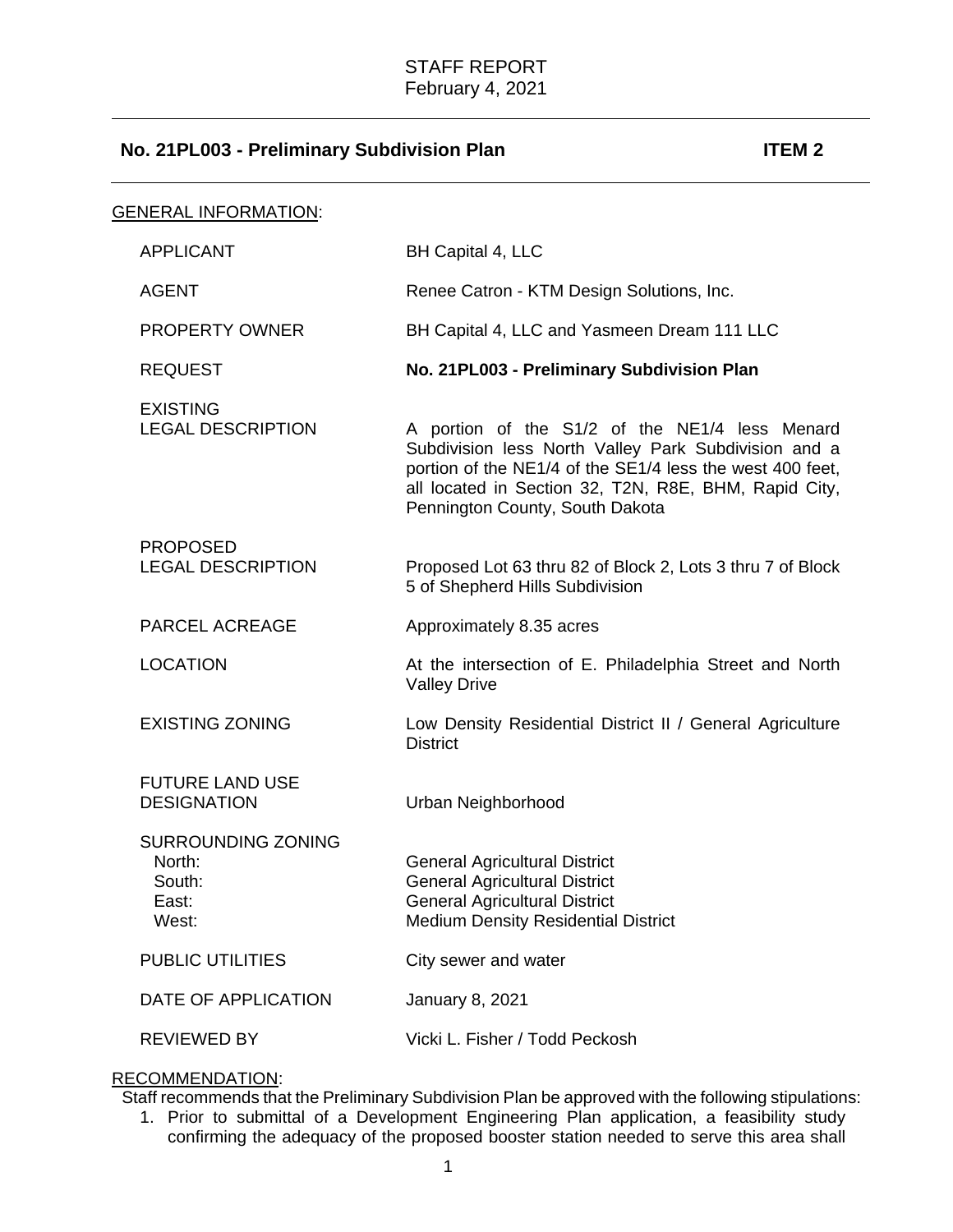be reviewed and accepted by the City;

- 2. Prior to submittal of a Development Engineering Plan application, construction plans for proposed Phase 2 of Shepherd Hills Subdivision shall be reviewed and approved by the City;
- 3. Upon submittal of a Development Engineering Plan application, construction plans for E. Philadelphia Street, a collector street, shall be submitted for review and approval showing the street located in a minimum 68-foot wide right-of-way and constructed pursuant to Figure 2-1 of the Infrastructure Design Criteria Manual or shall meet criteria for obtaining an Exception. If an Exception is obtained, a copy of the approved document shall be submitted with the Development Engineering Plan application;
- 4. Upon submittal of a Development Engineering Plan application, construction plans for Street A shall be submitted for review and approval pursuant to Figure 2-1 of the Infrastructure Design Criteria Manual for a local street or shall meet criteria for obtaining an Exception. In addition, an intermediate turnaround shall be constructed pursuant to Section 2.13.2 of the Infrastructure Design Criteria Manual or shall meet criteria for obtaining an Exception. If Exception(s) are obtained, a copy of the approved document(s) shall be submitted with the Development Engineering Plan application;
- 5. Upon submittal of the Development Engineering Plan application, construction plans shall be submitted for review and approval to provide water main looping of the high level water zone;
- 6. Upon submittal of a Development Engineering Plan application, a cost estimate for the required subdivision improvements shall be submitted for review and approval;
- 7. Prior to approval of the Development Engineering Plan application, a Development Agreement shall be entered into with the City for all public improvements;
- 8. Prior to approval of the Development Engineering Plan application, engineering design reports (in part to include water, sewer, drainage, and pavement) required for construction approval shall be accepted and agreements required for construction approval shall be executed pursuant to Chapter 1.15 of the Infrastructure Design Criteria Manual. In addition, permits required for construction shall be approved and issued and construction plans shall be accepted in accordance with the Infrastructure Design Criteria Manual. All final engineering reports shall be signed and sealed by a Professional Engineer and contain a Certification Statement of Conformance with City Standards, as required by the Infrastructure Design Criteria Manual;
- 9. Prior to approval of the Development Engineering Plan application, approval from the South Dakota Department of Environment and Natural Resources shall be secured;
- 10. Prior to approval of the Development Engineering Plan application, adequate water capacity shall be available to the project including the installation and City acceptance of the proposed booster station needed to serve this area if necessary to meet capacity requirements:
- 11. Prior to approval of the Development Engineering Plan application, any necessary off-site easements shall be recorded;
- 12. Prior to submittal of a Final Plat application, the Final Plat for Shepherd Hills Subdivision Phase 2 shall be approved extending E. Philadelphia Street right-of-way to the subject property to provide access to this phase of the Shepherd Hills development;
- 13. Prior to submittal of a Final Plat application, the Final Plat for Antelope View Estates securing the right-of-way and construction of E. Philadelphia Street and N. Valley Drive as shown on the Preliminary Subdivision Plan application (File #21PL005) shall be approved or submitted in conjunction with a Final Plat application for this phase of the development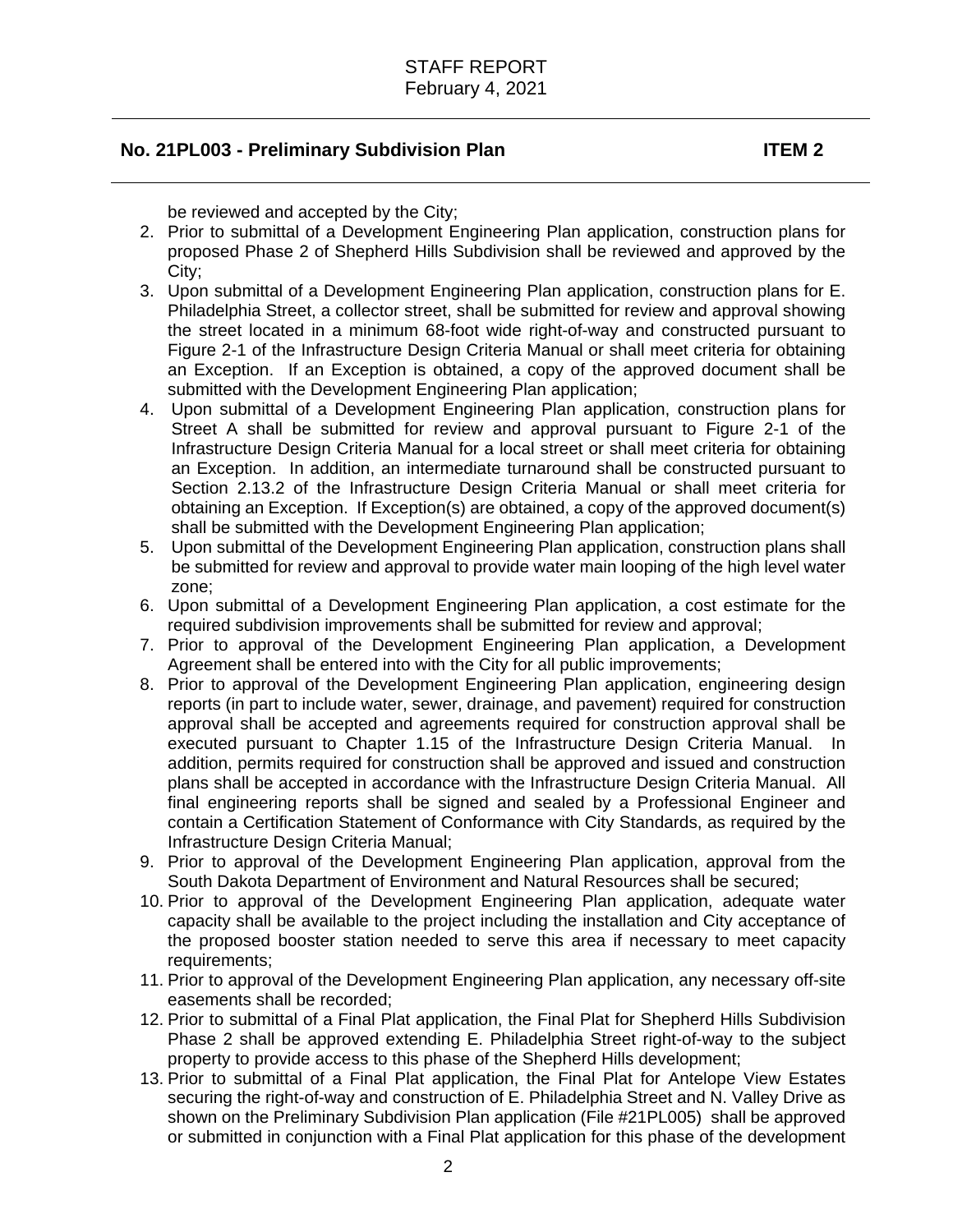to ensure a second point of access or an Exception shall be obtained to allow more than 40 dwelling units with one point of access;

- 14. Prior to submittal of a Final Plat application, a street name for Street A shall be submitted to the Emergency Services Communication Center for review and approval. In addition, the plat document shall show the approved street name;
- 15. Prior to submittal of a Final Plat application, the portion of the subject property zoned General Agriculture District shall be rezoned to Low Density Residential District 2;
- 16. Upon submittal of a Final Plat application, an agreement shall be submitted for recording securing ownership and maintenance of any proposed drainage elements. In addition, Major Drainage Easements shall be dedicated for the proposed drainage improvements;
- 17. Upon submittal of a Final Plat application, a Covenant Agreement shall be submitted for recording limiting the development of Lots 63 through 82 of Block 2 to single family residential use;
- 18. Upon submittal of a Final Plat application, surety for any required subdivision improvements that have not been completed shall be posted and the subdivision inspection fees shall be paid; and,
- 19. Prior to the City's acceptance of the public improvements, a warranty surety shall be submitted for review and approval as required.

### GENERAL COMMENTS:

The applicant has submitted a Preliminary Subdivision Plan application to create 25 residential lots, leaving an unplatted balance. The lots will range in size from 8,675 square feet to 19,053 square feet. The proposed subdivision is Phase 3 of Shepherd Hills Subdivision.

The applicant has also submitted a Rezoning request (File #21RZ004) to change the zoning designation on the northern 2.74 acres of the subject property from General Agriculture District to Low Density Residential District 2.

The property is located approximately 360 feet from the eastern terminus of E. Philadelphia Street right-of-way. Currently, the property is void of any structural development.

A Preliminary Subdivision Plan is a tentative plan of a proposed subdivision requiring the installation of public improvements. Approval of a Preliminary Subdivision Plan by the City Council is required before an applicant can proceed with Development Engineering Plans and a Final Plat application for all or part of the area within the Preliminary Subdivision Plan application.

#### STAFF REVIEW:

Staff has reviewed the Preliminary Subdivision Plan and has noted the following considerations:

Zoning: As previously noted, the applicant has submitted a Rezoning request (File #21RZ004) to change the zoning designation on a 2.74-acre portion of the subject property from General Agriculture District to Low Density Residential District 2. The balance of the property is currently zoned Low Density Residential District 2. The General Agriculture District requires a minimum lot size of 20 acres for a residential use. The proposed lots range in size from 8,675 square feet to 19,053 square feet and do not meet the minimum lot size of the General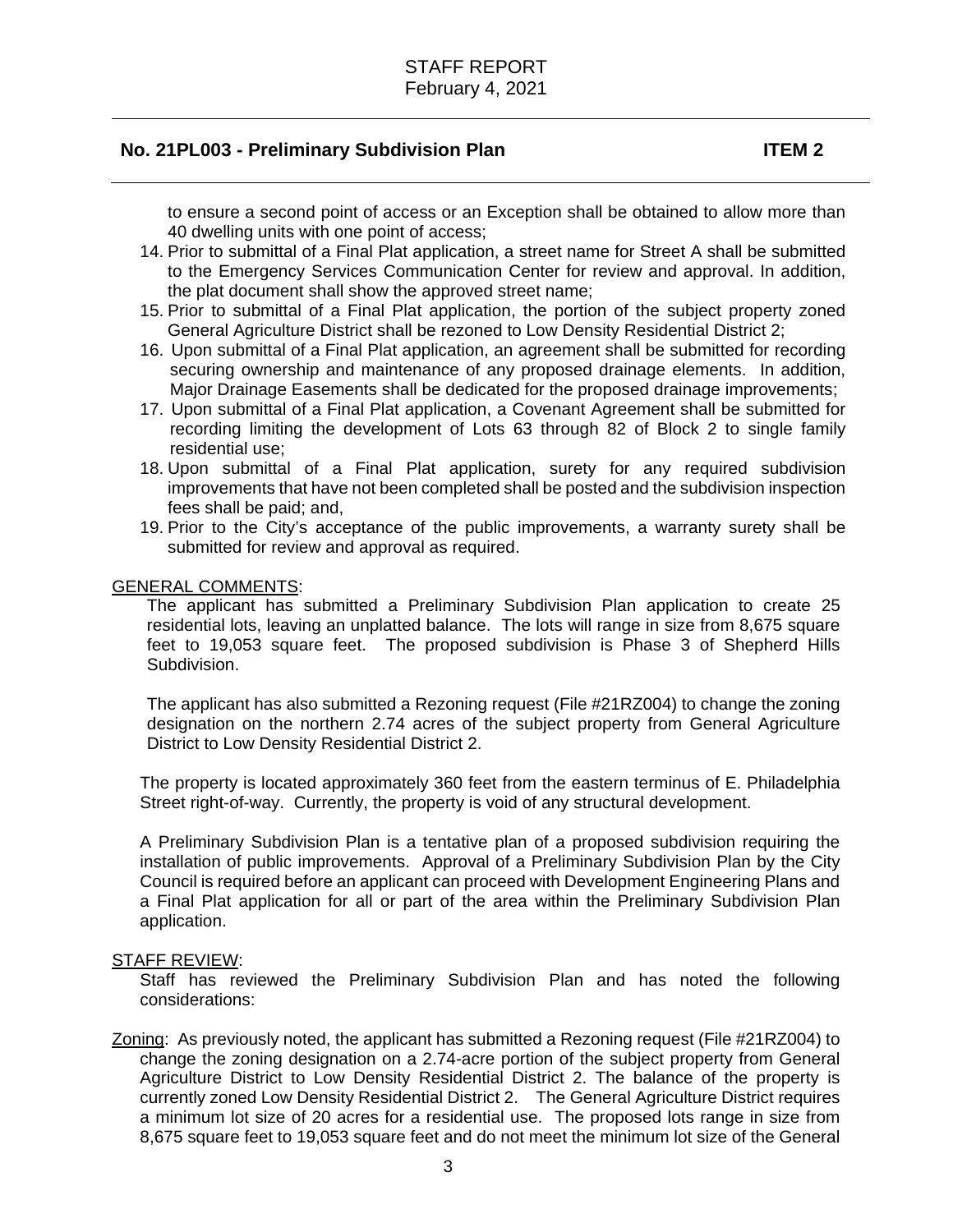Agriculture District. As such, the portion of the subject property zoned General Agriculture District must be rezoned to Low Density Residential District 2 as proposed prior to submittal of a Final Plat application.

The City's Future Land Use Plan identifies the appropriate use of the property as Urban Neighborhood which supports a range of housing types. As such, the proposed development is in compliance with the City's Comprehensive Plan.

E. Philadelphia Street: E. Philadelphia Street is identified as a collector street on the City's Major Street Plan requiring that it be located in a minimum 68-foot wide right-of-way and constructed with a varying pavement width depending upon on-street parking requirements, curb, gutter, sidewalk, street light conduit, water and sewer. Upon submittal of a Development Engineering Plan application, construction plans for the future collector street must be submitted for review and approval showing the street located in a minimum 68-foot wide right-of-way and constructed pursuant to Figure 2-1 of the Infrastructure Design Criteria Manual or must meet criteria for obtaining an Exception. If an Exception is obtained, a copy of the approved document must be submitted with the Development Engineering Plan application.

The subject property is located approximately 360 feet from the eastern terminus of E. Philadelphia Street. As such, prior to submittal of a Final Plat application, the Final Plat for Shepherd Hills Subdivision Phase 2 must be approved extending E. Philadelphia Street rightof-way to the subject property to provide access to this phase of the Shepherd Hills development.

Section 2.6 of the Infrastructure Design Criteria Manual states that "a street with a single access shall not be used for more than forty dwelling units. A second access shall be provided when more than forty (40) dwelling units are accessed from a street". With this phase of the development, E. Philadelphia Street will serve as exclusive access to more than 40 dwelling units. As such, prior to submittal of a Final Plat application, the Final Plat for Antelope View Estates securing the right-of-way and construction of E. Philadelphia Street and N. Valley Drive as shown on the Preliminary Subdivision Plan application (File #21PL005) must be approved or submitted in conjunction with a Final Plat application for this phase of the development to ensure a second point of access or an Exception must be obtained to allow more than 40 dwelling units with one point of access.

Street A: The proposed plat identifies Street A, a cul-de-sac street, extending north from E. Philadelphia Street to serve as access to 20 lots. Street A is classified as a local street and is approximately 660 feet in length. Section 2.13.2 of the Infrastructure Design Criteria Manual states that an intermediate turnaround shall be provided at intervals not exceeding 600 feet along a cul-de-sac street. Upon submittal of a Development Engineering Plan application, construction plans for Street A, must be submitted for review and approval pursuant to Figure 2-1 of the Infrastructure Design Criteria Manual for a local street or must meet criteria for obtaining an Exception. In addition, an intermediate turnaround must be constructed pursuant to Section 2.13.2 of the Infrastructure Design Criteria Manual or must meet criteria for obtaining an Exception. If Exception(s) are obtained, a copy of the approved document(s) must be submitted with the Development Engineering Plan application.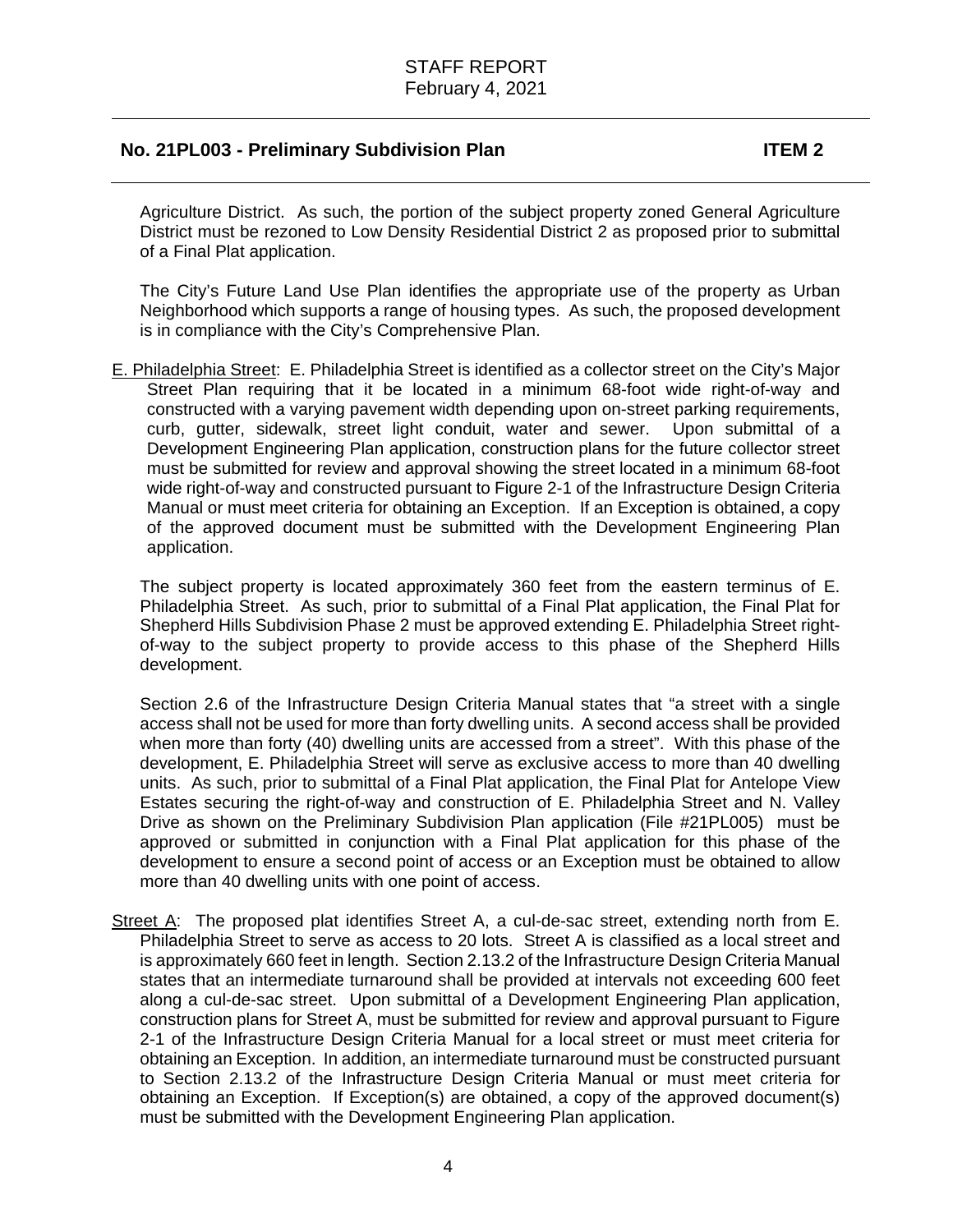Section 2.13.1 of the Infrastructure Design Criteria Manual states that a cul-de-sac street shall not serve more than 20 housing units. As previously noted, the proposed plat identifies 20 lots along the cul-de-sac street. However, the proposed lot sizes and the existing and proposed zoning to Low Density Residential District 2 will support duplex and townhome development. In order to ensure that future owners of the lots are aware that the lots must be developed with single-family residences, a Covenant Agreement must be secured limiting the development of Lots 63 through 82 of Block 2 to single-family residential use.

The Emergency Services Communication Center has indicated that a street name for Street A must be submitted for review and approval prior to submittal of a Final Plat application. In addition, the plat document shall show the approved street name.

Water: The proposed lots are located in the North Rapid Water Zone which serves elevations of 3,300 feet to 3,450 feet. The elevation of the proposed development is approximately 3,370 feet to 3.390 feet. The area is served by a single 12-inch water main in E. Philadelphia Street and in E. Anamosa Street and has limited capacity to serve additional areas beyond what has already been approved. The existing 12-inch North Rapid main is a long dead-end main that requires looping back to E. Anamosa Street. Upon submittal of a Development Engineering Plan application, water plans and analysis prepared by a Registered Professional Engineer must be submitted for review and approval in accordance with the Infrastructure Design Criteria Manual. The design report must demonstrate that the water service is adequate to meet estimated domestic flows and required fire flows to support the proposed development. In addition, an Exception must be obtained to allow a dead-end main or the plans must be revised to provide looping of the North Rapid system in compliance with the Infrastructure Design Criteria Manual. Easements must also be provided as needed.

On January 19, 2021, the City Council approved a Tax Increment Finance project (20TI006) for this area which includes a booster station to provide capacity to the North Rapid Zone and a feasibility study to confirm the adequacy of the proposed booster station needed to serve this area. To ensure that adequate water will be available to serve this project, the feasibility study must be reviewed and accepted by the City prior to the submittal of a Development Engineering Plan application. In addition, prior to approval of the Development Engineering Plan application, adequate water capacity must be available to the project including the installation and City acceptance of the proposed booster station needed to serve this area if necessary to meet capacity requirements.

As previously noted, the subject property is located approximately 360 feet from the eastern terminus of E. Philadelphia Street. The City has approved a Preliminary Subdivision Plan for Phase 2 of the Shepherd Hills Subdivision which will extend the street and utilities to the west boundary of the subject property. To date, a Development Engineering Plan application has not been approved for Phase 2. As such, prior to submittal of a Development Engineering Plan application for this phase, constructions plan for proposed Phase 2 of Shepherd Hills Subdivision must be reviewed and approved by the City.

Sewer: A sewer main has recently been constructed in E. Philadelphia Street to serve this area as it flows west. Upon submittal of a Development Engineering Plan application, a sewer design report prepared by a Registered Professional Engineer as per the Infrastructure Design Criteria Manual must be submitted for review and approval. The design report must